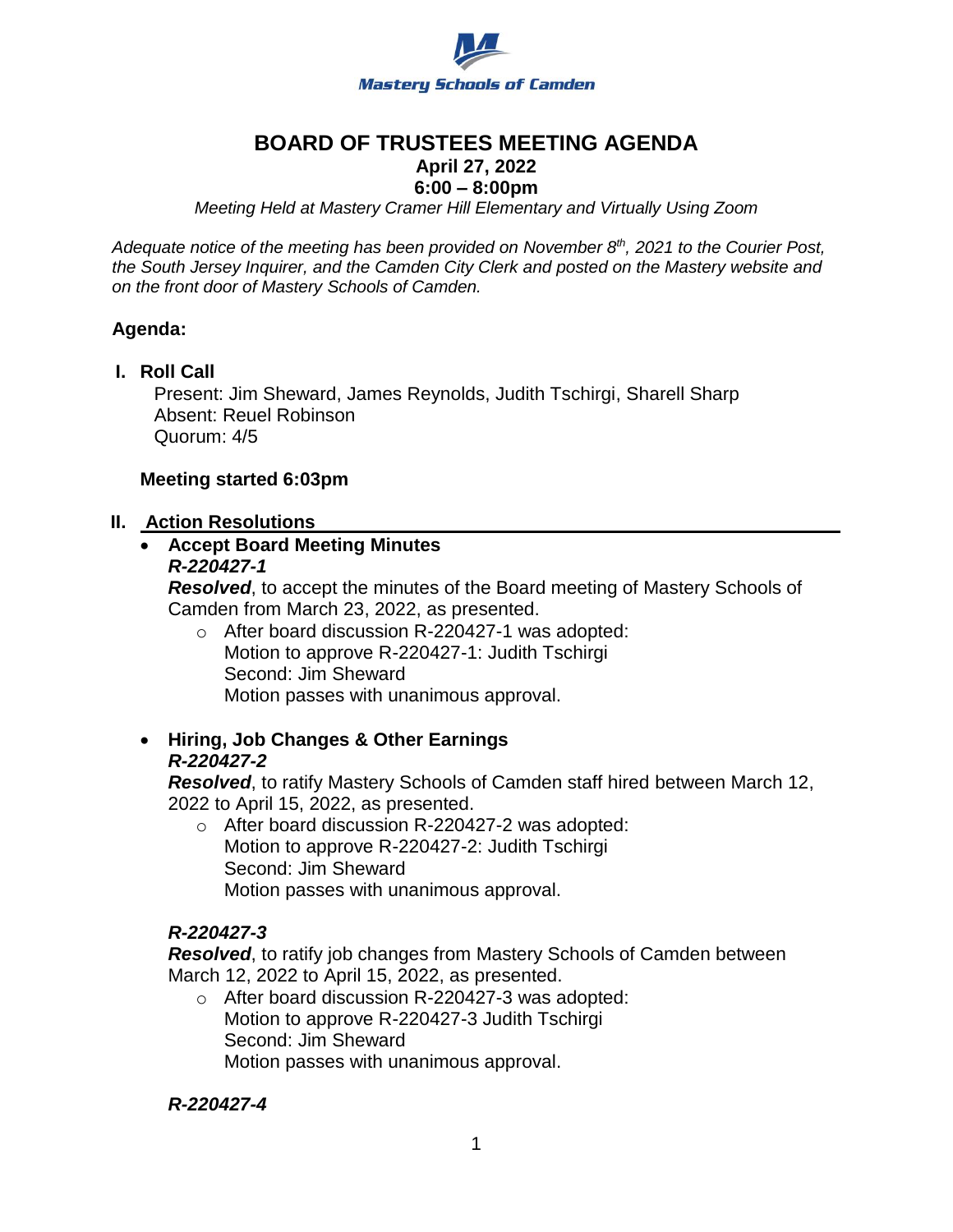

*Resolved*, to ratify the \$143,363 of "other earnings" compensation paid during March 2022 for Mastery Schools of Camden staff, as presented.

o After board discussion R-220427-4 was adopted: Motion to approve R-220427-4: Judith Tschirgi Second: Jim Sheward Motion passes with unanimous approval.

#### **III. Finance (Yonca Agatan)**

#### *R-220427-5*

*Resolved*, that the Mastery Schools of Camden Board of Trustees ratifies the payroll in the amount of \$1,189,764, including \$35,362 in retention incentives, for March 4, 2022 and \$1,202,836, including \$35,069 in retention incentives, for March 18, 2022.

o After board discussion R-220427-5 was adopted: Motion to approve R-220427-5: Jim Sheward Second: Judith Tschirgi Motion passes with unanimous approval.

### *R-220427-6*

*Resolved*, to approve payment of \$3,585,028 for operating expenses as detailed in the invoices listing (dated April  $27<sup>th</sup>$ , 2022).

o After board discussion R-220427-6 was adopted: Motion to approve R-220427-6: Jim Sheward Second: Judith Tschirgi Motion passes with unanimous approval.

## *R-220427-7*

*Resolved***,** to ratify execution of contracts with vendors for services to Mastery Schools of Camden as presented below:

| <b>Contractor / Service Provider</b> | <b>Description of Services</b>       | <b>Term of Contract</b>       | <b>Contract Amount</b> |
|--------------------------------------|--------------------------------------|-------------------------------|------------------------|
| Teach, LLC                           | McGraw tutoring services             | 5/2/2022-5/27/2022 574,700    |                        |
| Skanska US Building, Inc.            | <b>IEast Camden Middle 2nd Floor</b> | 5/1/2022- Completion 5764,417 |                        |
| State of New Jersey                  | IJ.R. Level 1 Educational Services   | 9/1/2021-6/30/2022 \$2,200    |                        |

o After board discussion R-220427-7 was adopted: Motion to approve R-220427-7: Jim Sheward Second: Judith Tschirgi Motion passes with unanimous approval.

## *R-220427-8*

**Resolved**, to commit \$800k to the proposed East Camden Middle School 2<sup>nd</sup> Floor Renovation project.

o After board discussion R-220427-8 was adopted: Motion to approve R-220427-8: Jim Sheward Second: Judith Tschirgi Motion passes with unanimous approval.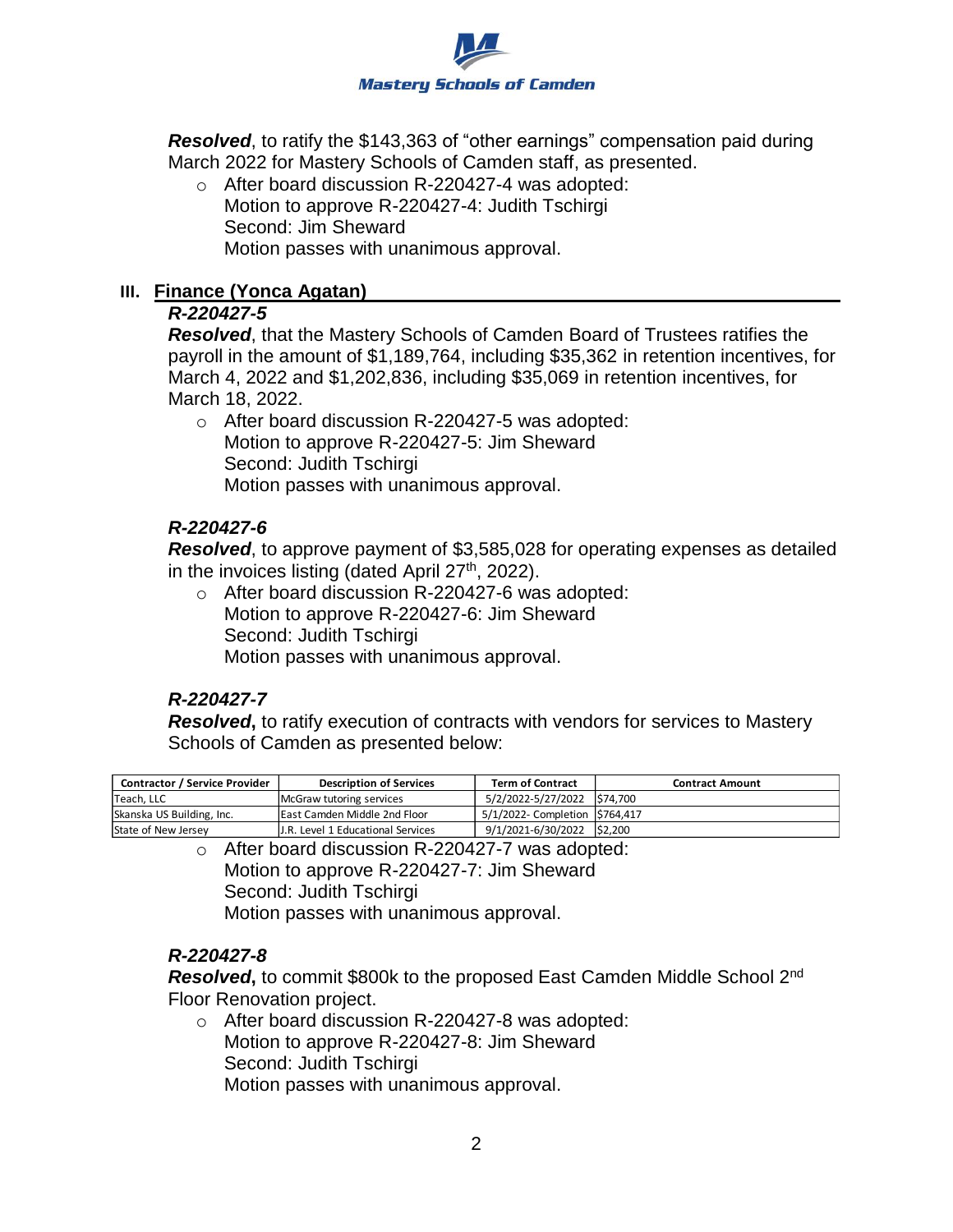

### *R-220427-9*

*Resolved***,** to appoint Clifton Larson Allen to perform audit and tax services for Mastery Schools of Camden for the fiscal year ending June 30, 2022.

o After board discussion R-220427-9 was adopted: Motion to approve R-220427-9: Sharell Sharp Second: Judith Tschirgi Motion passes with unanimous approval.

#### *R-220427-10*

*Resolved,* to acknowledge that the Board received the FY21 federal tax return (Form 990) for Mastery Schools of Camden.

o After board discussion R-220427-10 was adopted: Motion to approve R-220427-10: Sharell Sharp Second: Judith Tschirgi Motion passes with unanimous approval.

### *R-220427-11*

*Resolved,* to approve opening of a specified account with M&T Bank to invest cash reserved in US Treasuries for a duration of no longer than 12 months.

o After board discussion R-220427-11 was adopted: Motion to approve R-220427-11: Sharell Sharp Second: Judith Tschirgi Motion passes with unanimous approval.

## *R-220427-12*

*Resolved,* to approve the Mastery Schools of Camden staff funded with federal grants during FY22 as detailed in separate attachment.

o After board discussion R-220427-12 was adopted: Motion to approve R-220427-12: Sharell Sharp Second: Judith Tschirgi Motion passes with unanimous approval.

## **IV. CEO Report (Scott Gordon)**

Topics:

- Network Update (Scott Gordon) 5 mins
- Enrollment Update (Matt Troha) 5 mins
- Revised Daily School Schedule (Kevin Zimmer) 15 mins

## *R-220427-13*

*Resolved***,** to adopt the revised daily school schedule plan as presented.

> o After board discussion R-220427-13 was adopted: Motion to approve R-220427-13: Judith Tschirgi Second: Jim Sheward Motion passes with unanimous approval.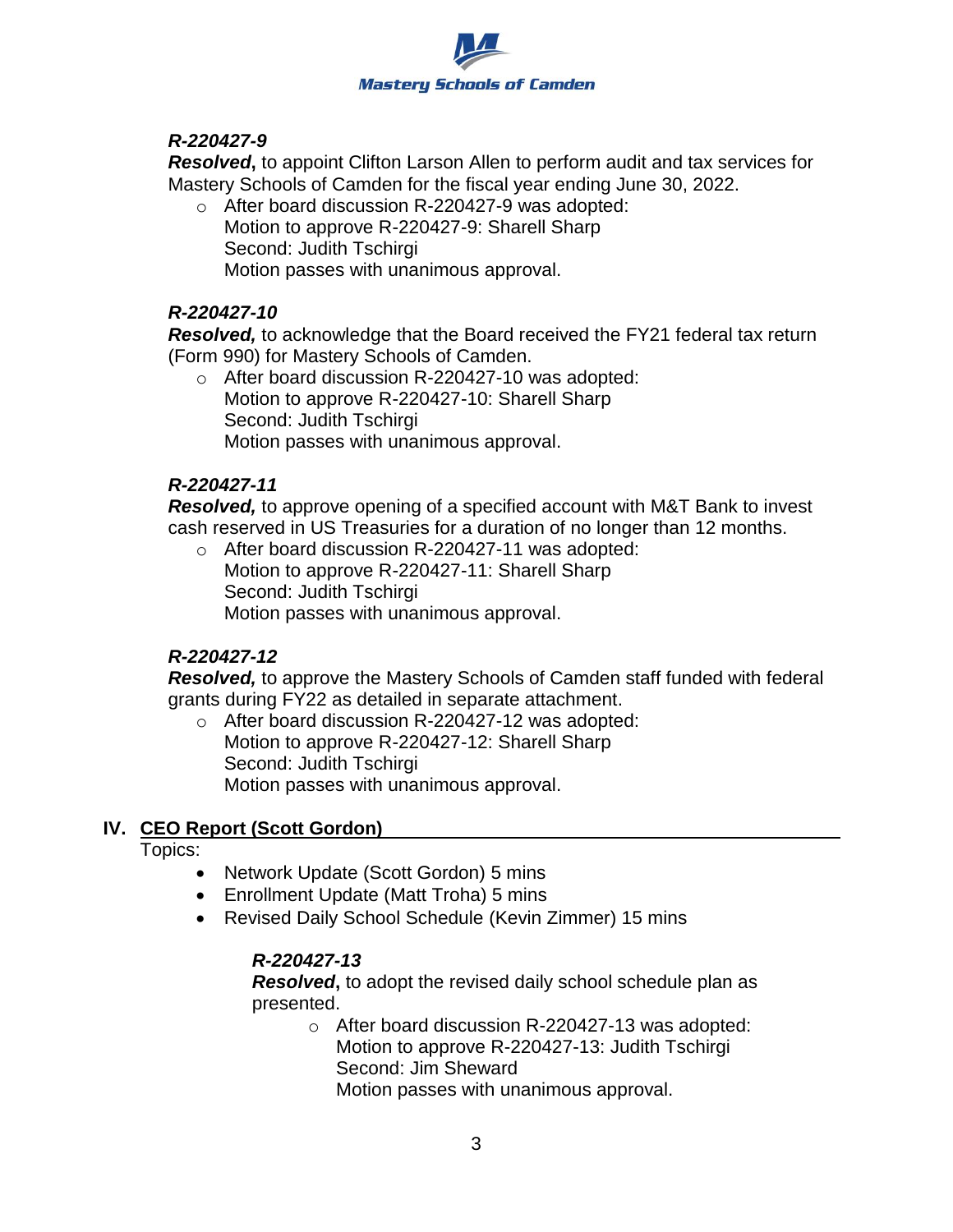

SY23 Calendar & Calendar Logic (Scott Gordon) 5 mins

## *R-220427-14*

*Resolved***,** to adopt the revised school calendar logic as presented.

o After board discussion R-220427-14 was adopted: Motion to approve R-220427-14: Sharell Sharp Second: Judith Tschirgi Motion passes with unanimous approval.

## *R-220427-15*

*Resolved***,** to adopt the school calendar for 2022-23 as presented.

o After board discussion R-220427-15 was adopted: Motion to approve R-220427-15: Sharell Sharp Second: Judith Tschirgi Motion passes with unanimous approval.

# **V. Long Term Suspension Recommendations (Dr. Saliyah Cruz)**

#### *R-220427-16*

*Resolved,* ratify the Long-Term suspensions recommended by the Board of Trustees Long Term Suspension Committee at a hearing held Wednesday, April 27, 2022 involving students:

Student ID#804809 -Mastery High of Camden – Distribution of Controlled Substance- Long Term Suspension ends October 1, 2022.

Student ID#806017 -Mastery High of Camden-Fighting- Long Term Suspension ends October 1, 2022

Student ID#800439 -Mastery High of Camden – Possession of Weapon-Long Term Suspension ends June 7, 2022.

Student ID#801232 -Mastery High of Camden – Possession of Controlled Substance- Long Term Suspension ends June 7, 2022.

Student ID#806008 -Mastery High of Camden – Possession of Controlled Substance- Long Term Suspension ends June 7, 2022.

Student ID#802814 -Mastery High of Camden – Fighting- Long Term Suspension ends June 7, 2022.

Student ID#804827 -Mastery High of Camden – Possession of Weapon-Long Term Suspension ends June 7, 2022.

Student ID#801720 -Mastery High of Camden – Assault- Long Term Suspension ends June 7, 2022.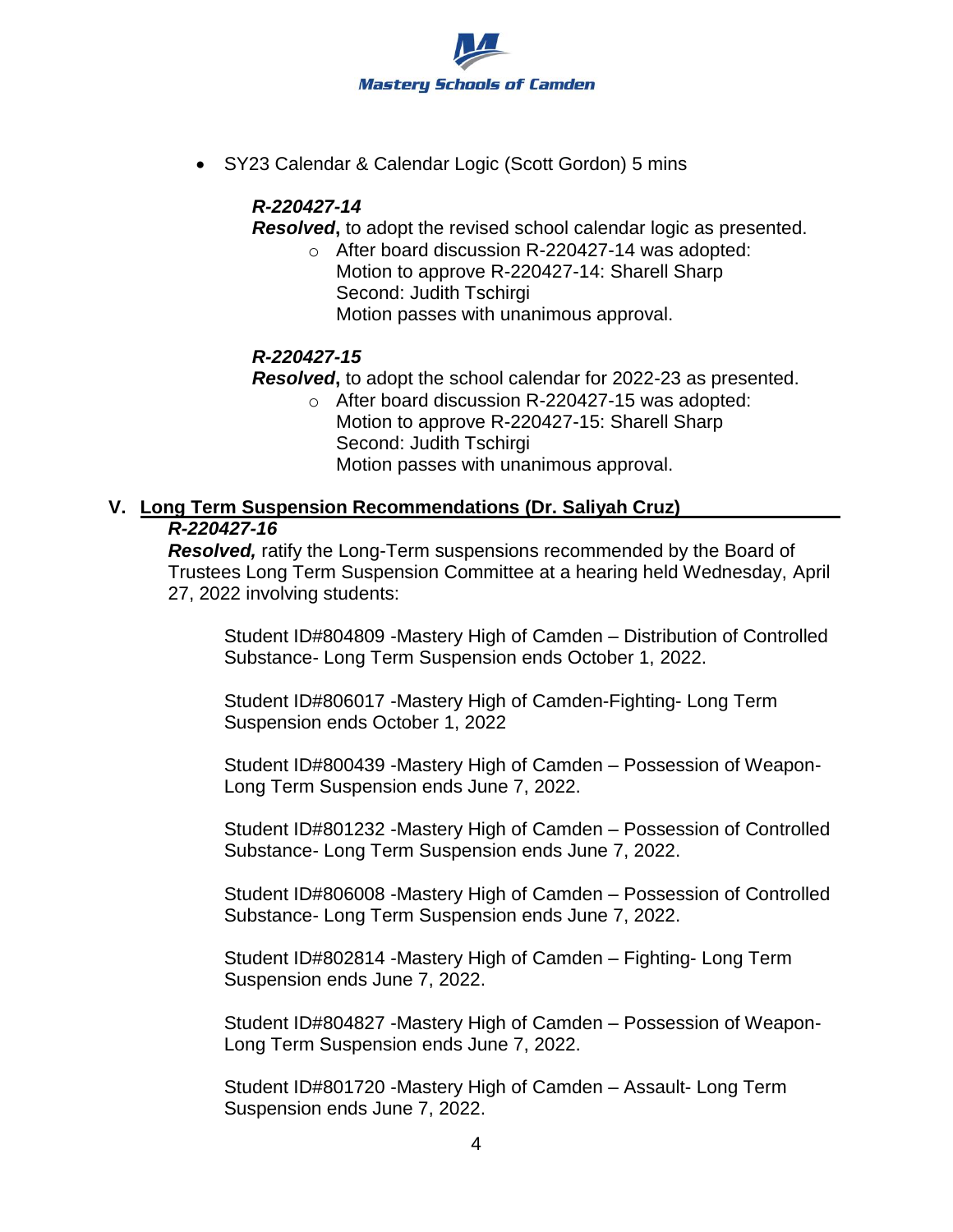

Student ID#804813 -Mastery High of Camden –Fighting- Long Term Suspension ends June 7, 2022.

Student ID#806500 -Mastery High of Camden –Assault- Long Term Suspension ends June 7, 2022.

Student ID#800592 -Mastery High of Camden –Assault- Long Term Suspension ends June 7, 2022.

Student ID#804865 -Mastery High of Camden – Fighting- Long Term Suspension ends June 7, 2022.

Student ID #803213-Molina Upper-Multiple Level IIs-Long-Term Suspension ends June 7, 2022.

Student ID #804943-Cramer Hill-Multiple Level IIs-Long-Term Suspension ends June 7, 2022.

Student ID #802767-Cramer Hill-Fighting-Long-Term Suspension ends June 7, 2022.

Student ID# 806468-East Camden-Terroristic Threats-Long-Term Suspension ends June 7, 2022.

> o After board discussion R-220427-16 was adopted: Motion to approve R-220427-16: Sharell Sharp Second: Judith Tschirgi Motion passes with unanimous approval.

## **VI. Compliance (Michael Patron)**

## **HIB Board Report April 2022** *R-220427-17*

*Resolved,* to accept the HIB Board Report for April 2022 as presented.

o After board discussion R-220427-17 was adopted: Motion to approve R-220427-17: Judith Tschirgi Second: Sharell Sharp Motion passes with unanimous approval.

## **VII. Public Comments**

No public comments

## **VIII. Closed Session**

Discuss confidential personnel matter